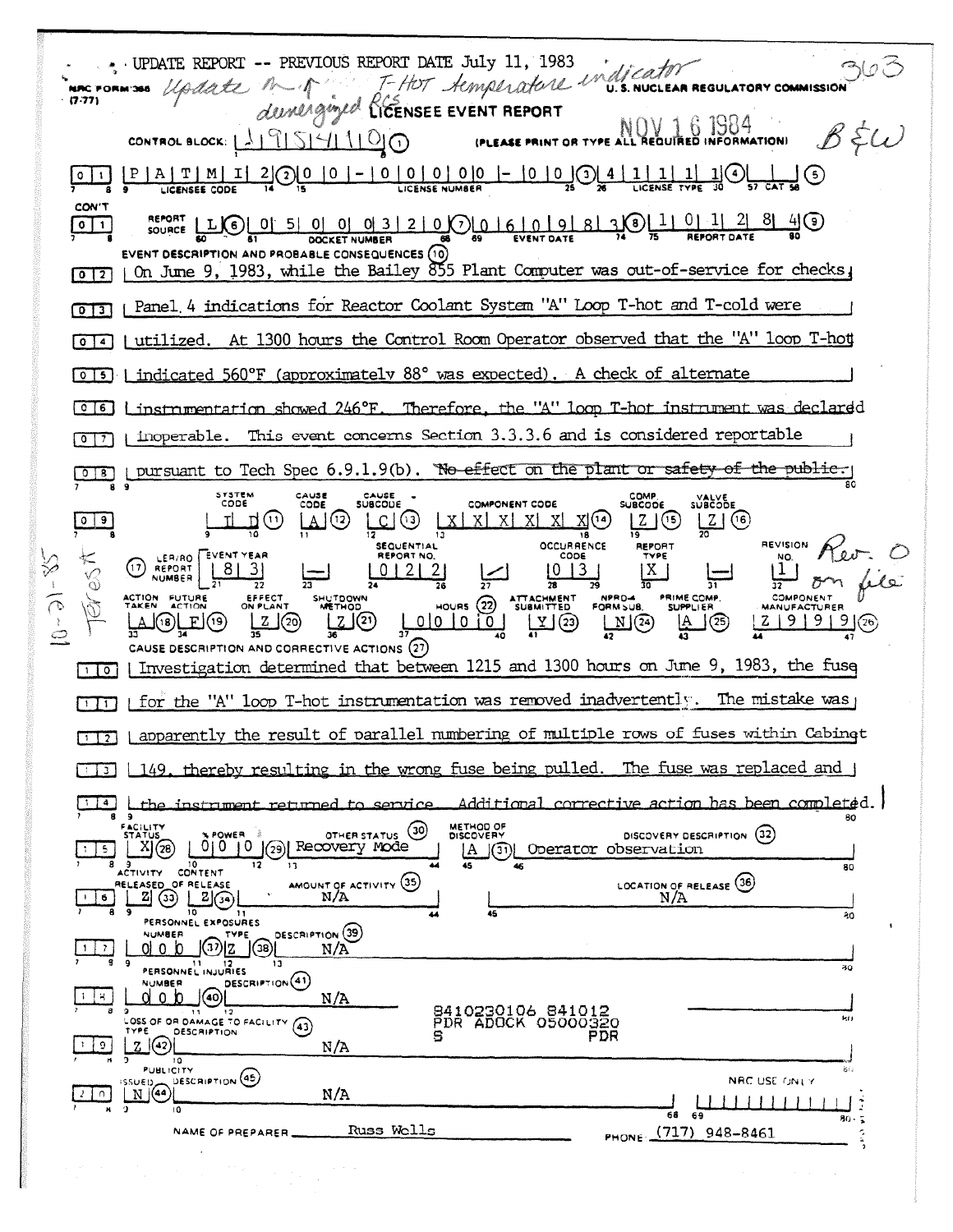Attachment 2 4410-84-L-0045

### LER 83-022/03X-1 EVENT DATE  $-$  June 9, 1983

### I. EXPLANATION OF THE OCCURRENCE

On June 9, 1983, the Instrument and Controls Department was performing checks on the Bailey 855 plant computer which resulted in the computer being taken out-of-service. This necessitated using Panel 4 indications for the Reactor Coolant System (RCS) "A" loop T-hot and T-cold (hot and cold leg temperatures). At 1300 hours the Control Room Operator (CRO) observed that the "A" loop T-hot indication was higher than expected. Normal T-hot is approximately 88 degrees farenheit, but Panel 4 indicated 560 degrees farenheit which is midscale of the indicator. A reading was then obtained from the cable room patch panel instrument readout. This reading was 246 degrees farenheit. As a result of these readings, the "A" loop T-hot instrument was declared out-of-service. Investigation determined the cause of the erroneous readings, the fault was corrected, and the instruments were returned to service at 1735 hours on June 9, 1983.

This event is considered reportable pursuant to Technical Specification 6.9.1.9(b) due to entry into and compliance with the Action Statement of Technical Specification 3.3.3.6, Table 3.3-10.

This LER is similar in nature to LER 83-13.

II. CAUSE OF THE OCCURRENCE

Investigation determined that between 1215 and 1300 hours on June 9, 1983, the fuse for the "A" loop T-hot instrumentation was removed by mistake. This fuse is located in Cabinet No. 149 in the relay room (or cable room). This cabinet had identically numbered fuses on both sides and the technician went to the wrong side. Apparently the lack of discrete in-place identification of the fuses misled the technician.

III. CIRCUMSTANCES SURROUNDING THE OCCURRENCE

At the time of the occurrence, the Unit 2 facility was in a long-term cold shutdown state. The reactor decay heat was being removed via loss to ambient. Throughout the event there was no effect on the Reactor Coolant System or the core.

- IV. CORRECTIVE ACTIONS TAKEN OR TO BE TAKEN
	- Immediate: Fuses were replaced and the instrument was returned to service.
	- Long-Term: Bakelite tags were fabricated for the non-nuclear Instrument cabinet fuse panels. These tags will make the fuses more readily identifiable. This was completed on August 12, 1983.

Document ID 0017A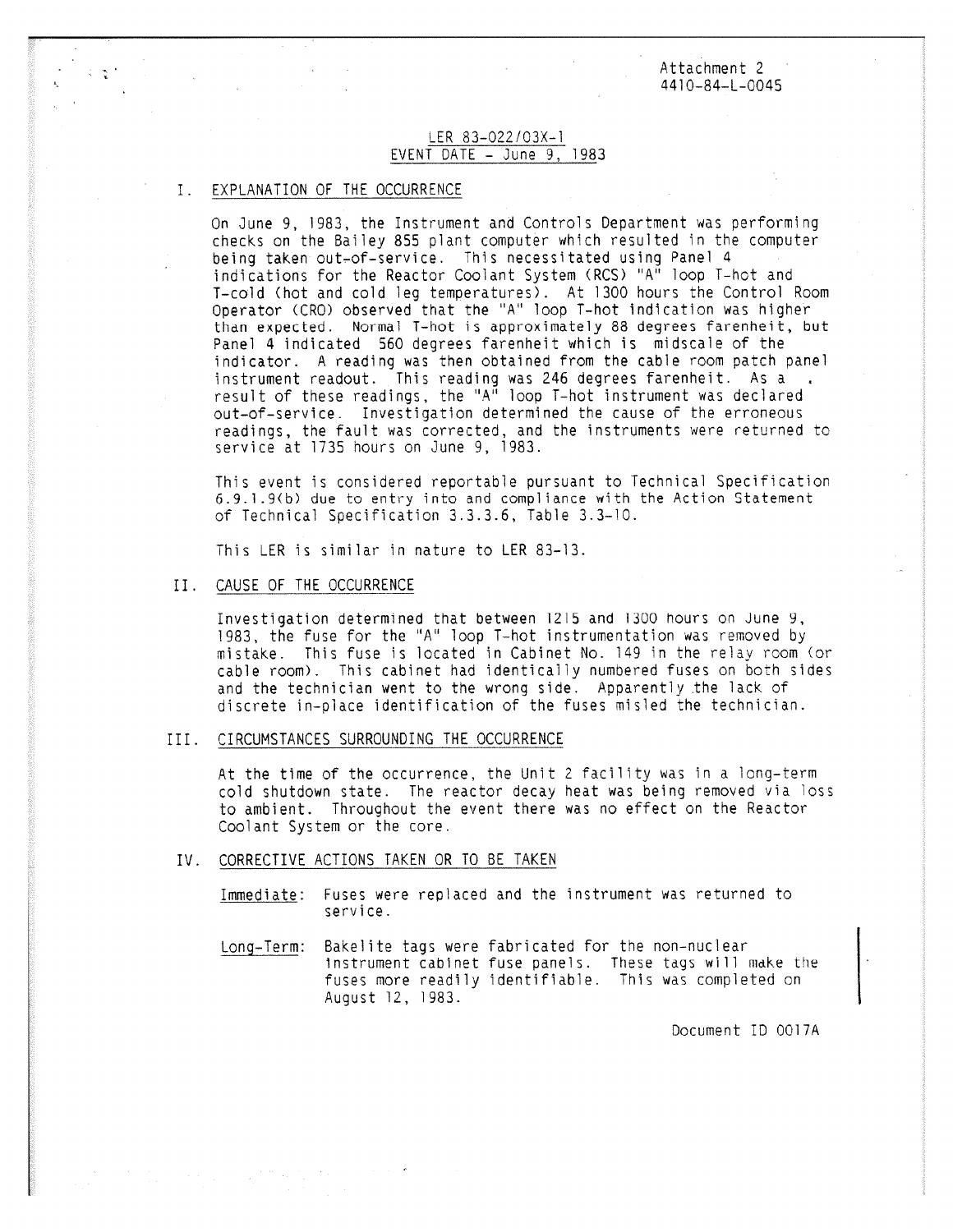## Attachment 2 4410-84-L-0045

The importance of identifying the proper components wa communicated to appropriate personnel during weekly department meetings; completed as of July 21, 1983.

# V. COMPONENT FAILURE DATA

N/A

₽

Document ID 0017A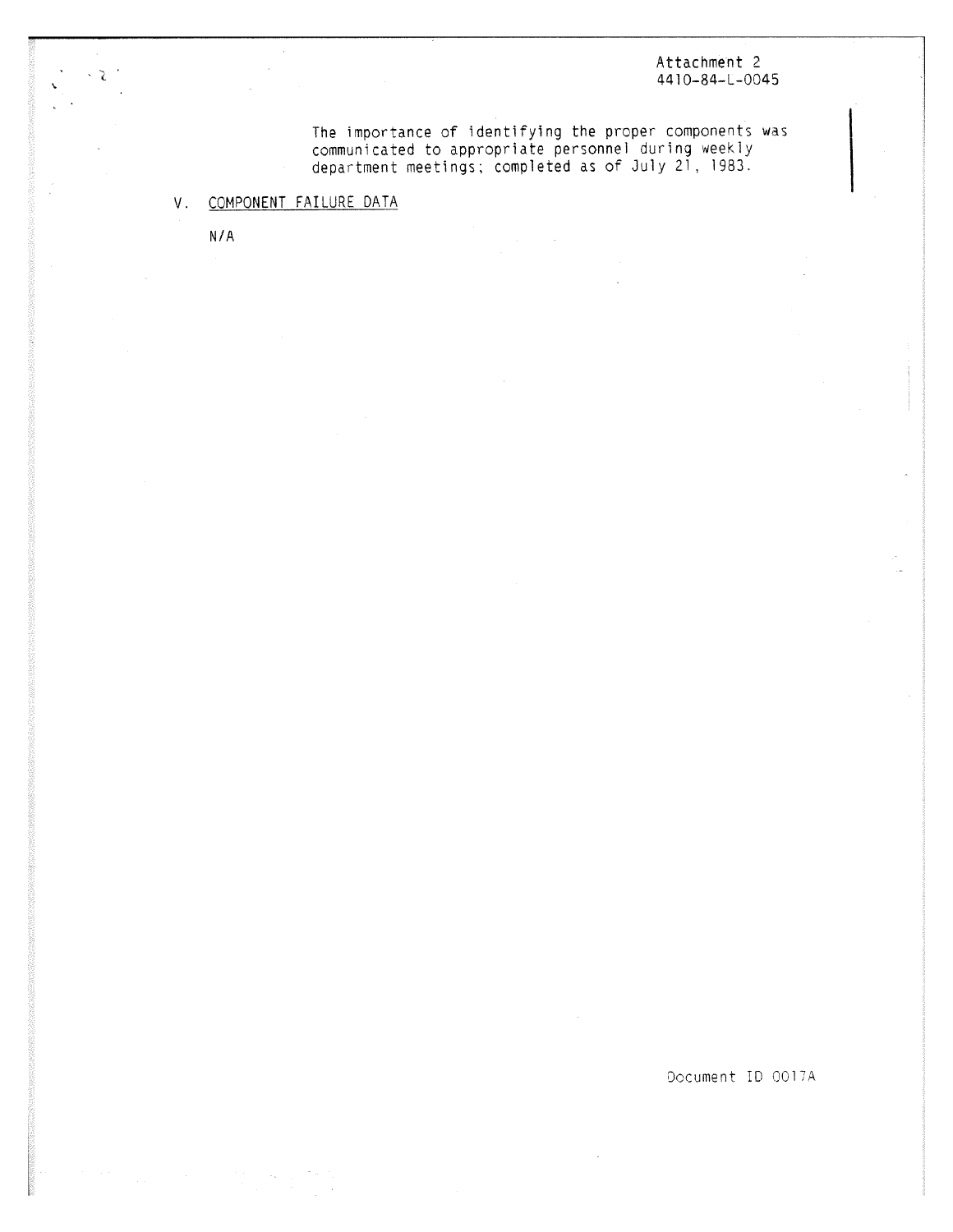**GPU Nuclear Corporation** Post Office Box 480 Route 441 South Middletown, Pennsylvania 17067-0191 717 944-7621 TELEX 84-2386 Writer's Direct Dial Number:

(717) 948-8461

4410-84-L-0045 Document ID 0017A

October 12, 1984

US Nuclear Regulatory Commission Document Control Desk Washington, DC 20555

**Nuclear**

Dear Sir:

to'

Three Mile Island Nuclear Station, Unit 2 (TMI-2) Operating License No. DPR-73 Docket No, 50-320 Updated Licensee Event Reports

The Licensee Event Reports listed in Attachment 1 have been updated and are enclosed as Attachment 2 to this letter.

If you have any questions concerning this information, please contact Mr. J. J. Byrne of my staff.

Sincerely, -1,

R. Standerfer, Ice President/Director, TMI-2

FRS/RDW/jep

Attachments

cc: Regional Administrator - Office of I & E, Dr. T. E. Murley Program Director - TMI Program Office, Dr. B. J. Snyder Deputy Program Director - TMI Program Office, Mr. L. H. Barrett

B410230034 841012 PDR ADOCK 05000320 PDR

 $E^{E^{22}}$ 

GPU Nuclear Corporation is a subsidiary of the General Public Utilities Corporation

and the company of